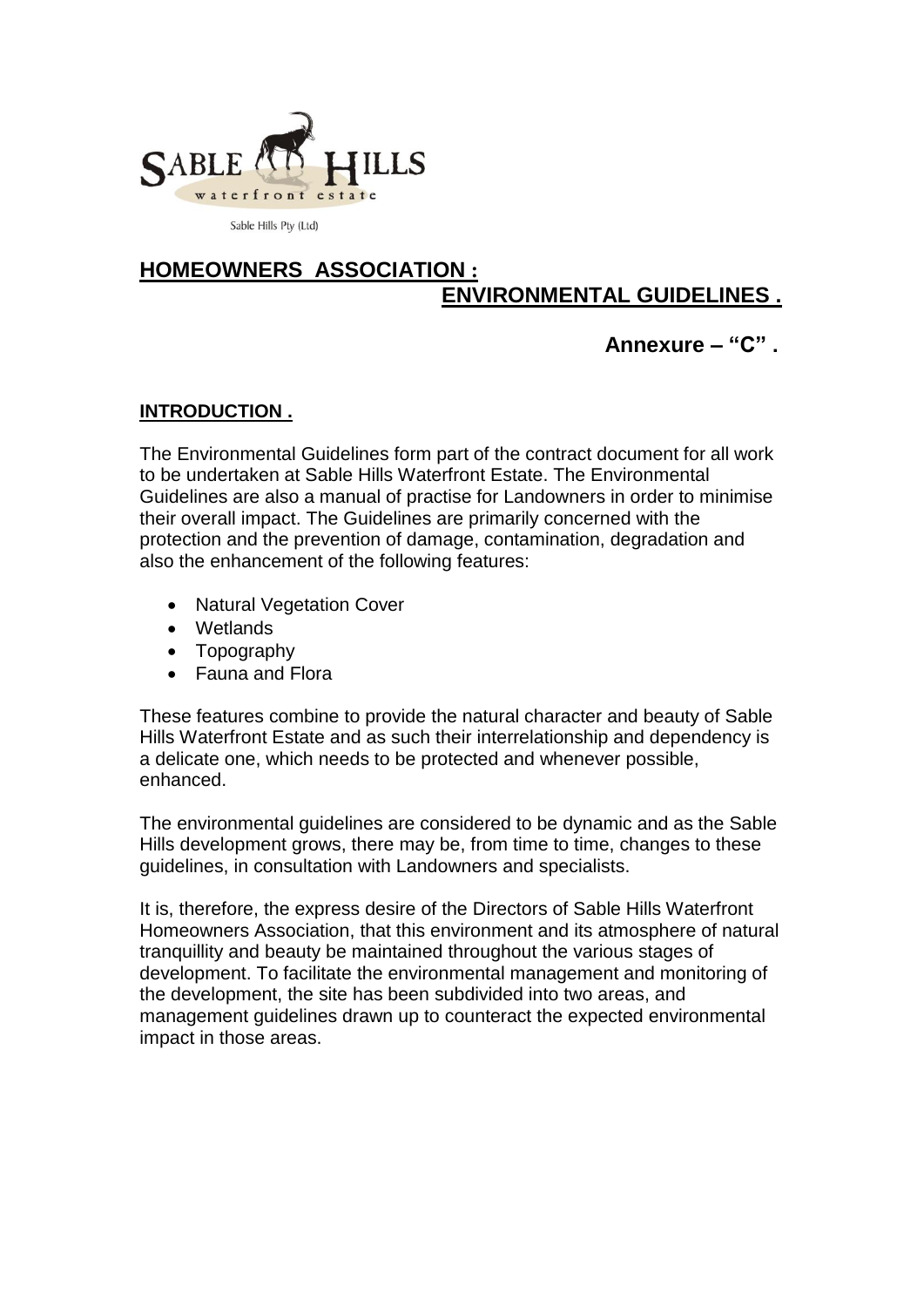**Section A** deals specifically with obligations on contractors to work within the management guidelines. Landowners must be fully conversant with these guidelines and lack of knowledge will not be accepted in mitigation.

**Section B** deals specifically with obligations for landowners to meet and be fully conversant with, in order to comply with these requirements. All contractors are deemed to be fully conversant with these requirements and lack of knowledge will not be acceptable in mitigation. That is, both contractors and Landowners must be fully conversant with the total document.

# **SECTION A : CONTRACTORS OBLIGATIONS .**

#### 1. **Contractor Construction Sites**

Wherever possible, all contractors' yards must be located in the stand areas, which will be indicated and demarcated on site. These must be screened at all times in a suitable and aesthetically pleasing manner.

No contractor will be permitted to extend these stands - areas as indicated on the approved Site Development Plan.

#### 1.1 Materials Storage and Offices

- 1.1.1 Contractors must take great care to avoid the introduction of any alien plant species to the Estate (Annexure "C–1")
- 1.1.2 The contractor must exercise special care with the storage, handling and transport of all materials which could adversely affect the environment, inter alia:
	- o Chemicals **NOTE** :

- o Cement Location of these stores must take note of
- 
- $\circ$  Lime the prevailing winds, on site topography
- o Oil and water erosion problems
- o Fuel
- 1.1.3 The location of offices, storage areas and associated facilities will only be permitted in the approved "footprint" - areas. Within these areas no trees, shrubs or grasses may be removed, disturbed or pruned without the full written permission of the HOA. Any breach of this will be treated most seriously and a fine of R10,000-00 per tree and R1,000-00 per shrub or per any other related offence will be imposed.

# 1.2Night Watchman

No night watchman will be allowed,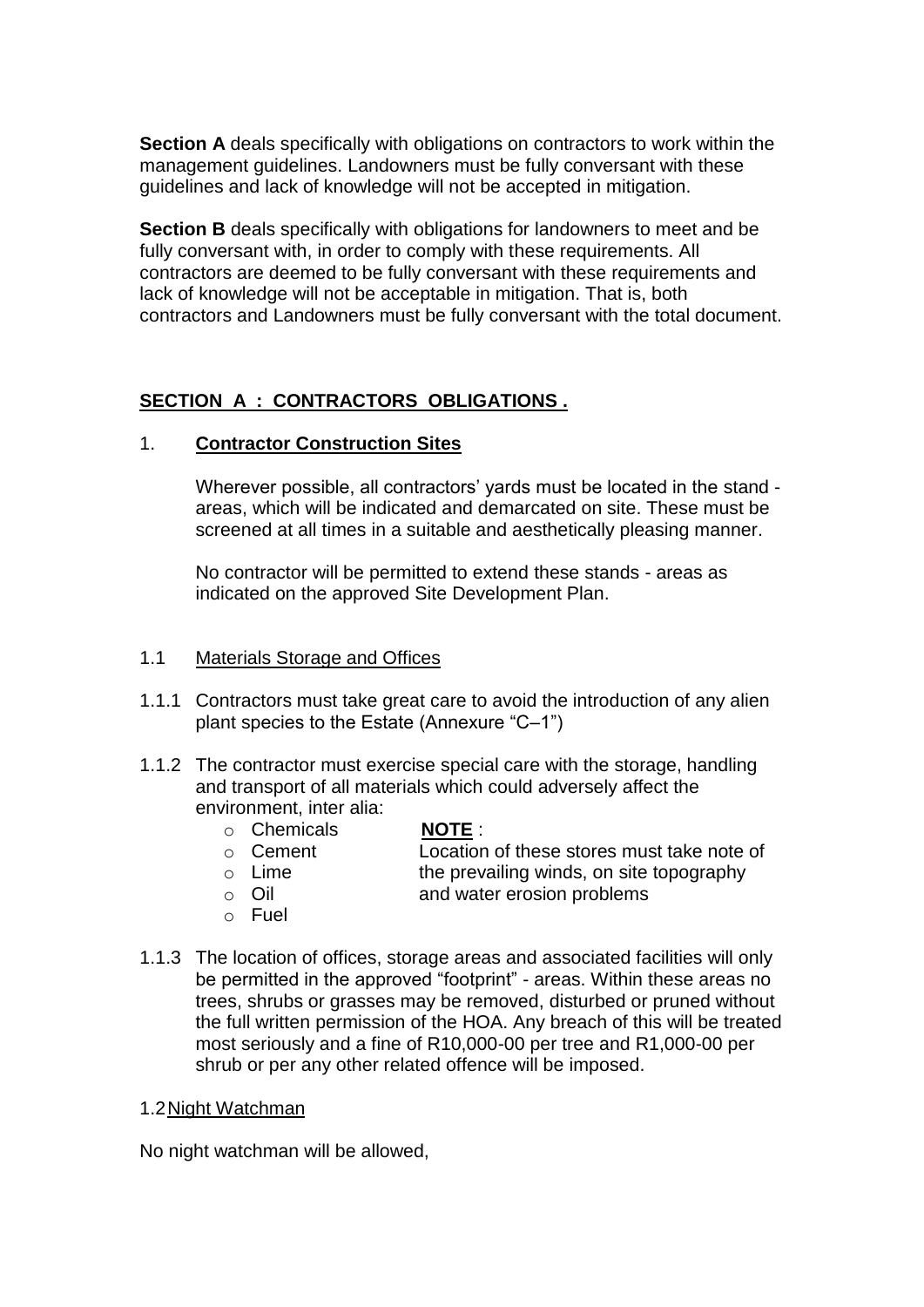### 1.3Toilet Facilities

- 1.3.1 Contractors must make adequate provision for temporary chemical toilets situated for the use of their employees, until such time as a full water-borne system has been installed . ( See para. 2.12 in Annexure "B" ). Such chemical toilets will be serviced on a weekly basis.
- 1.3.2 Under no circumstances will the use of "long drops" be permitted
- 1.3.3 All necessary precautions to prevent pollution, contamination or nuisance to adjoining areas must be taken at all times
- 1.3.4 The contractor must take specific notice of the steepness and soil characteristics of the site and must familiarise himself with the potential problems of erosion, when locating toilet facilities. Such toilet facilities must be adequately screened and kept in a clean and hygienic state at all times.

# 2. **Areas Adjacent to Roodeplaat Dam and Wetlands**

The Sable Hills Waterfront Estate development is focused around Roodeplaat Dam and Wetlands, which are noted for their water quality. This forms an integral part of the Sable Hills eco-system and its preservation is critical. In particular, the role played by aquaphytic vegetation both surrounding and in the dam must be recognised together with their water filtration properties.

#### The following points are stressed:

- 2.1 Contractors must make provision in a responsible manner to prevent direct or indirect contamination and or discolouration of the water. Adequate precautions to prevent run-off water, spillage etc. from reaching the dam must be included on site. In turn, these precautions may not cause scouring or erosion to occur
- 2.2 All costs arising out of a failure to take adequate precautions or where such contamination / discolouration does occur will be to the contractors account and in addition, a fine of R10,000-00 per incident will be imposed.
- 2.3 Contractors must make themselves familiar with the location and flow paths of the various sources of water flowing into the dams. That is, both perennial and non-perennial flows.
- 2.3 Contractors also must make themselves familiar with the topography of the site such that they are aware of those areas from which storm water run-off flows into the dam.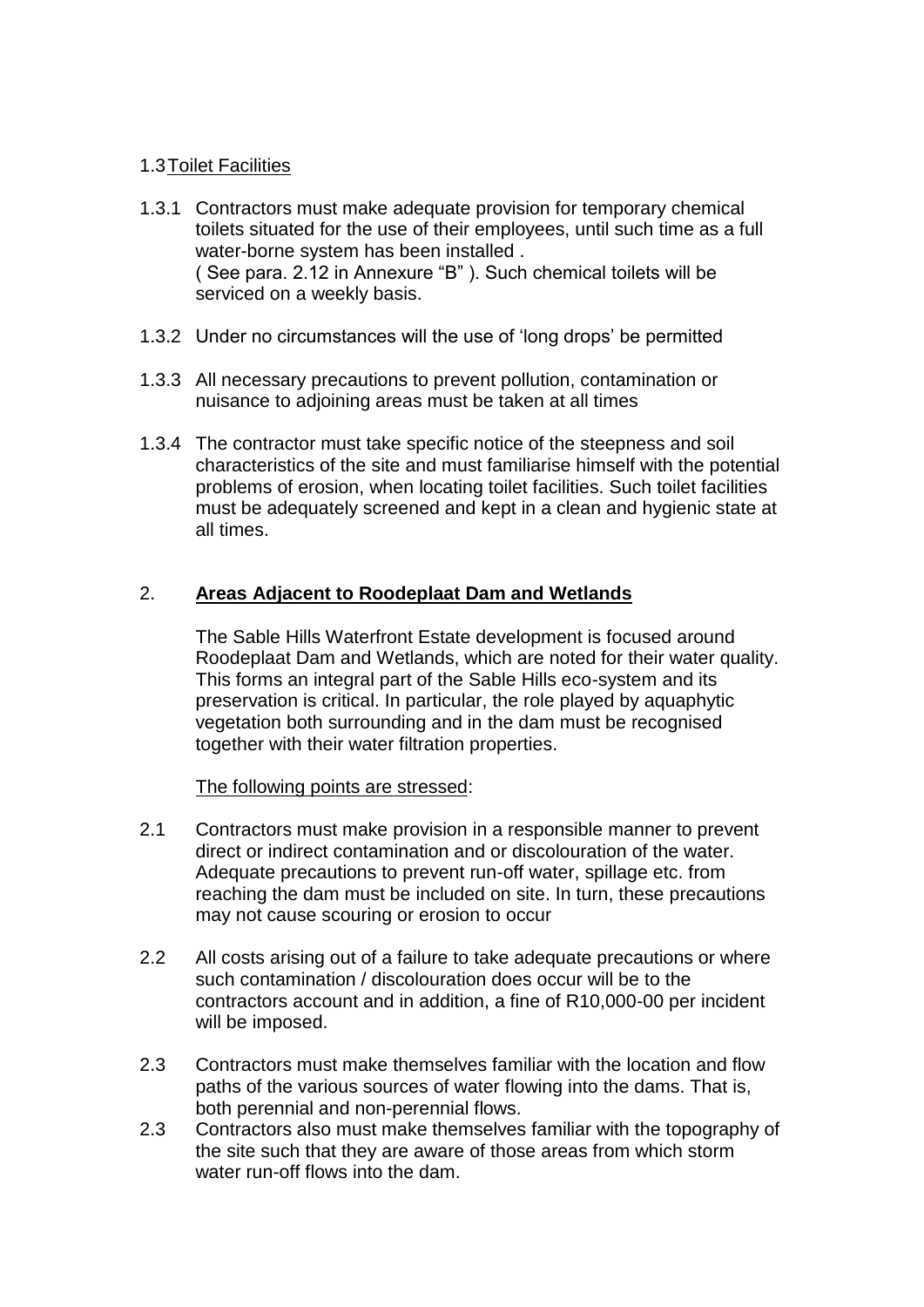- 2.4 The contractor will be deemed to be fully conversant with the above and lack of knowledge will not be accepted in mitigation
- 2.5 The HOA"s decision will be binding on whether the dam water is contaminated or discoloured
- 2.6 The contractor or any of his employees / staff may not draw water from the dam or the wetlands without prior written permission from the HOA
- 2.7 All construction work within 50 metres of Roodeplaat Dam and Wetland areas will be closely monitored by the HOA"s representative on site. This supervision will not in any way, however, detract from the contractors liability under the contract
- 2.8 Contractors or their staff may not drain, alter or amend any existing surface water run-off source supplying the wetlands and Dam without prior written approval of the HOA
- 2.10 Contractors may not damage, remove or in any way harm the sensitive reed beds in the Estate

#### 3. **Areas with Steep Gradient**

The transition of the gradient which defines the development area will be demarcated clearly on site by the HOA :

- 3.1 Contractors may not operate beyond these defined areas
- 3.2 All trees and shrubs which may be removed will be marked
- 3.3 Contractors must take care in carrying out excavations to ensure the natural topography is retained unless directed otherwise in writing
- 3.4 Potential wash-aways or erosion must be contained at all times

#### 4. **Conservation Areas**

- 4.1 Contractors will not be permitted outside the stand areas unless so directed in writing
- 4.2 Any breach of this particular clause would deem to form grounds for termination of the contract

#### 5. **General**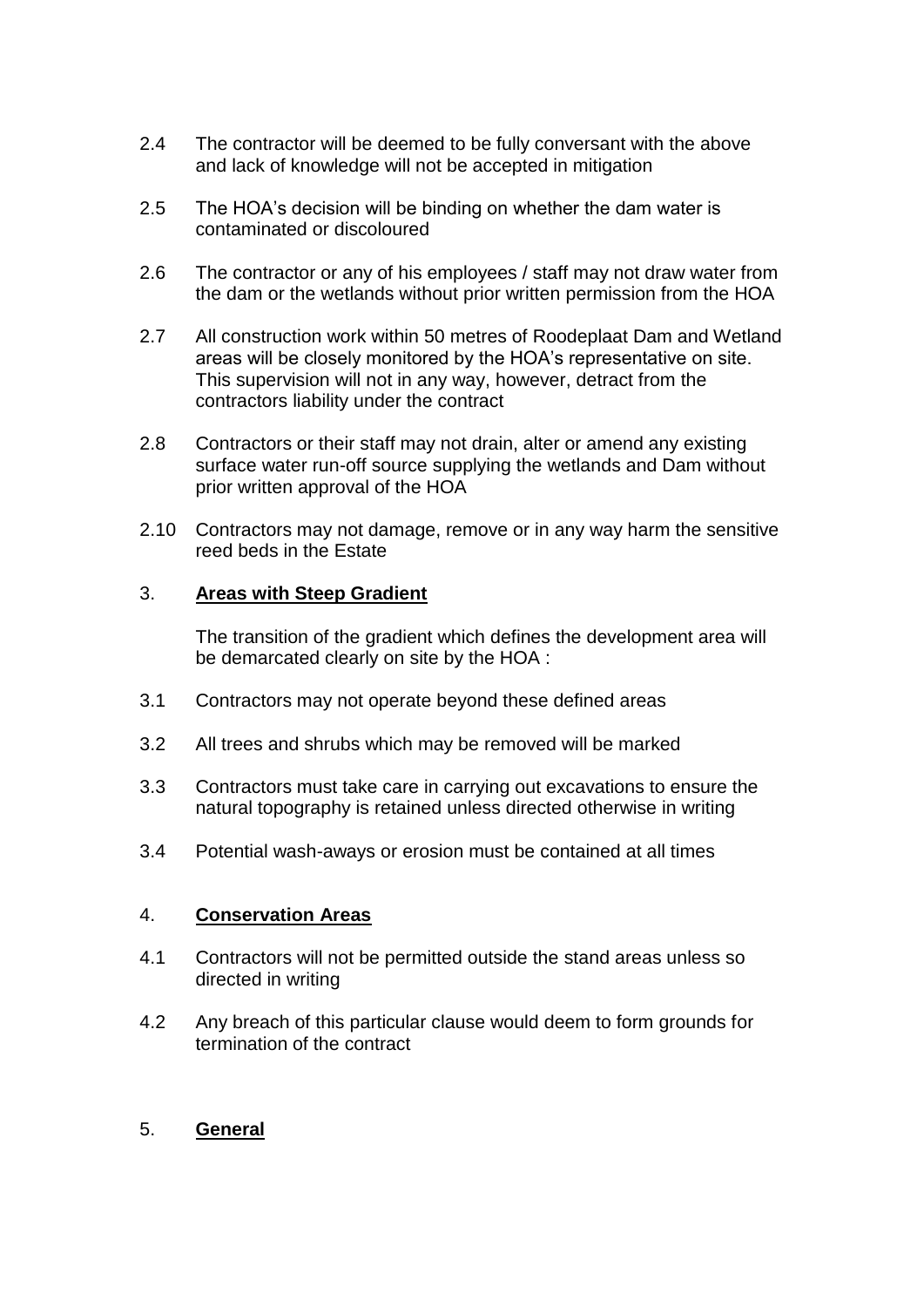The following comments are those which are applicable to all areas of Sable Hills Waterfront Estate. Many of them may have been further emphasised where deemed necessary area by area:

- 5.1 The development of gardens at the individual contractors yards or offices will not be allowed
- 5.2 Contractors are asked to consider adjoining landowners and especially when adjoining sites have been developed (noise, pollution, working hours etc.)
- 5.3 Contractors will not be permitted to bring domestic pets or animals into the Estate at any time
- 5.4 Contractors must exercise care to avoid the spread of invasive or alien plant species at Sable Hills Waterfront Estate. (Annexure "C-1")
- 5.5 Signage on the site must comply with para. 2.18 of Annexure "B"
- 5.6 Storage and removal of site refuse, litter and rubbish must be very carefully controlled through the whole development. Adhoc rubbish pits will not be permitted, all refuse must be removed from site as described in para. 2.20 of Annexure – "B"
- 5.6 Water may not be taken from the Roodeplaat Dam without written permission from the HOA or unless directed specifically to do so in terms of the contract
- 5.7 No new roads may be created on site unless directed by the HOA
- 5.9 All excavations required in terms of the contract work described must be properly and adequately protected to prevent water or wind erosion occurring
- 5.10 At the end of the contract, the contractor will be required to revert the site back to a similar condition in which it was handed to him. An inspection will be done by a representative of the HOA on completion of the contract.
- 5.11 Hygiene and, in particular, the control of fires and litter must be adequately monitored and managed on a daily basis.
- 5.12 No natural flora or fauna may be "harvested" including dead wood for the use of open fires
- 5.13 No open fires will be permitted and contractors must make adequate alternative arrangements for labourers wishing to cook food.
- 5.14 No fishing will be permitted in the dam by any contractor, subcontractor, supplier or any of their employees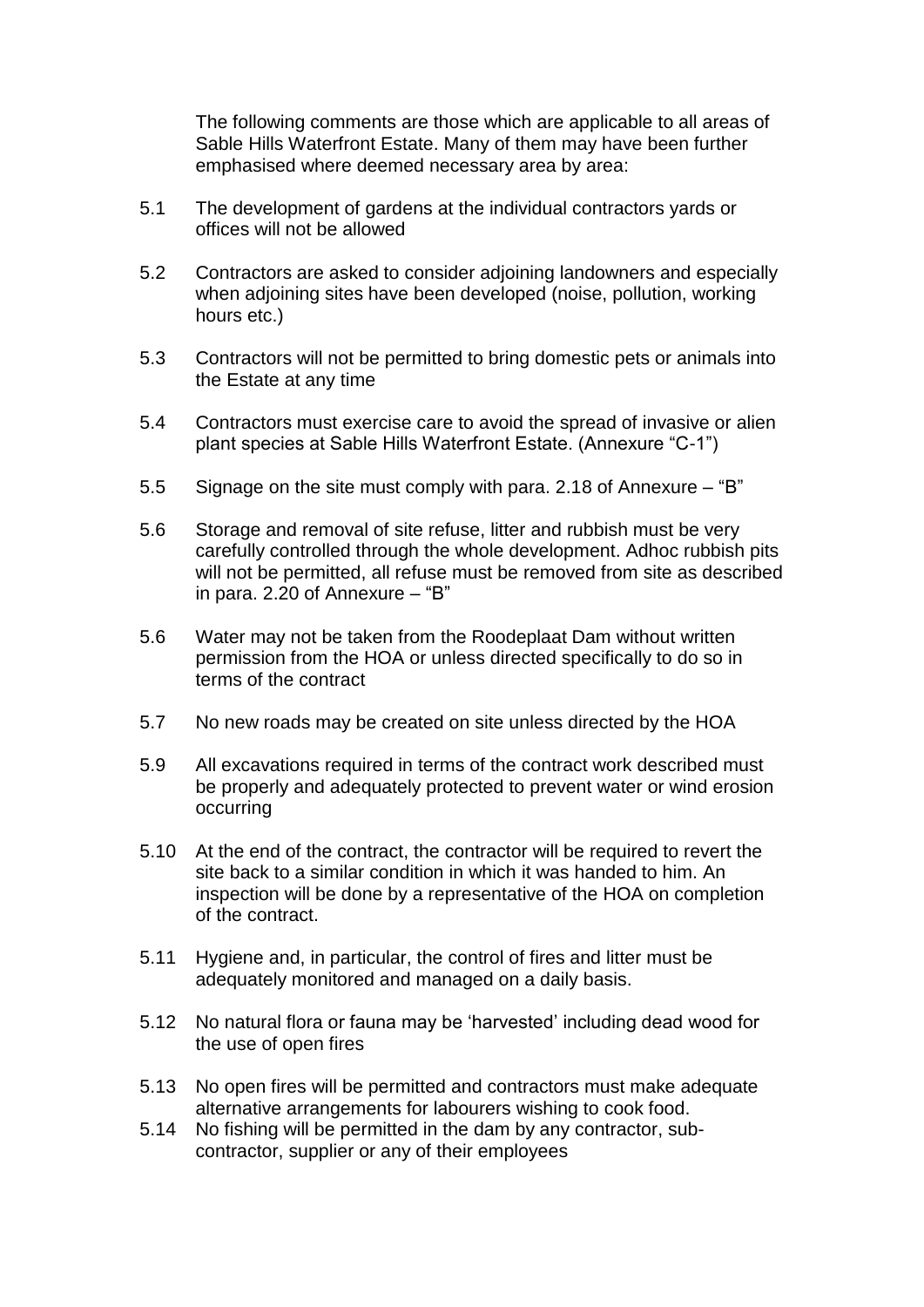5.15 No hunting of any fauna will be permitted by any contractor, subcontractor, supplier or any other employee.

# **SECTION B : LANDOWNER OBLIGATIONS .**

## 1. **INTRODUCTION .**

- 1.1 Any landscaping undertaken by landowners shall complement and enhance the existing environment taking great care of indigenous, and specifically endemic, flora present.
- 1.2 Any landscape work undertaken shall be limited to the immediate confines of the footprint.
- 1.3 All landscape work shall adhere closely to the Water Wise principles as promoted by Rand Water (Annexure "C-4")

#### 2. **Site Development Plan . ( See Annexure – "C-5" )**

- 2.1 Each Landowner must submit a Site Development Plan (SDP) showing all natural assets (rock outcrops, tree clumps, water courses), and clearly indicate the position and extent of the building
- 2.2 This SDP must be submitted to the Architectural Committee for approval. No building work may commence prior to the approval of the SDP by the Architectural Committee
- 2.3 The stand area must be clearly marked on the SDP submitted to the Architectural Committee
- 2.4 All tree clumps and rock outcrops on the site must be protected by the landowner when placing the stand area
- 2.5 The position of the building may not disturb, damage, cause loss or removal of natural assets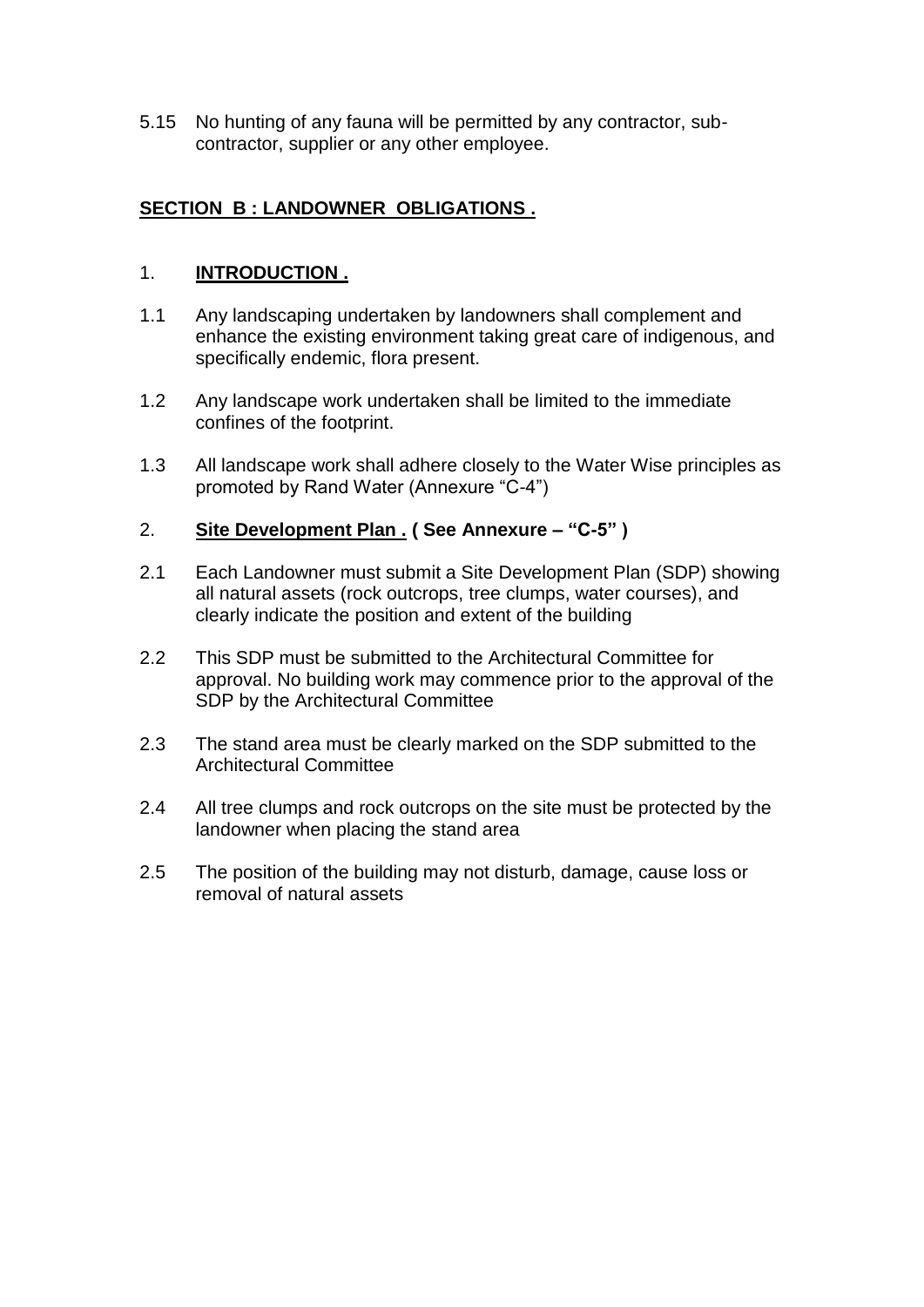## 3. **Plant Choices and Landscaping .**

- 3.1 The landscaping theme of the Sable Hills Waterfront Estate is to encourage the use of indigenous and specifically endemic trees, shrubs and grasses
- 3.2 Landowners must ensure that alien plants and declared noxious flora are removed and also not planted. (refer to Annexure "C-1")
- 3.3 Landowners must strive to protect and promote the integrity of the natural indigenous bushveld theme of the Estate.
- 3.4 Landowners may not use Kikuyu grass (Pennisetum clandestinum). This species is present on site but no further introduction will be allowed. Only indigenous grass types will be allowed.
- 3.5 No formal demarcation of individual plots will be permitted without the written approval of the HOA. Informal screening by planting clumps of indigenous trees and shrubs is encouraged. Hedgerows will not be allowed.
- 3.6 Residents are encouraged to maintain and protect all indigenous plant material existing on site
- 3.7 All landscape works should comply with SALI specifications (Refer to Annexure "C-3").

#### 4. **Water Usage**

- 4.1 All planting and landscaping must be carried out according to Water Wise Guidelines as promoted by Rand Water. (Refer to Annexure "C-4" )
- 4.2 Any irrigation systems installed on site must be installed according to the Landscape Irrigation Association (LIA) Guidelines (Refer to Annexure "C-2")
- 4.3 All automatic irrigation systems shall be linked to a rain sensor.
- 4.4 The extent of the irrigation system shall be limited to the immediate confines of the stand. The natural veld areas shall not be irrigated.
- 4.5 The water supply to each irrigation system shall be metered (cost to Landowner). The landowner shall be encouraged to meter water usage specific to the landscape area. The principle is to sustain the landscape in its natural Bushveld eco-system.